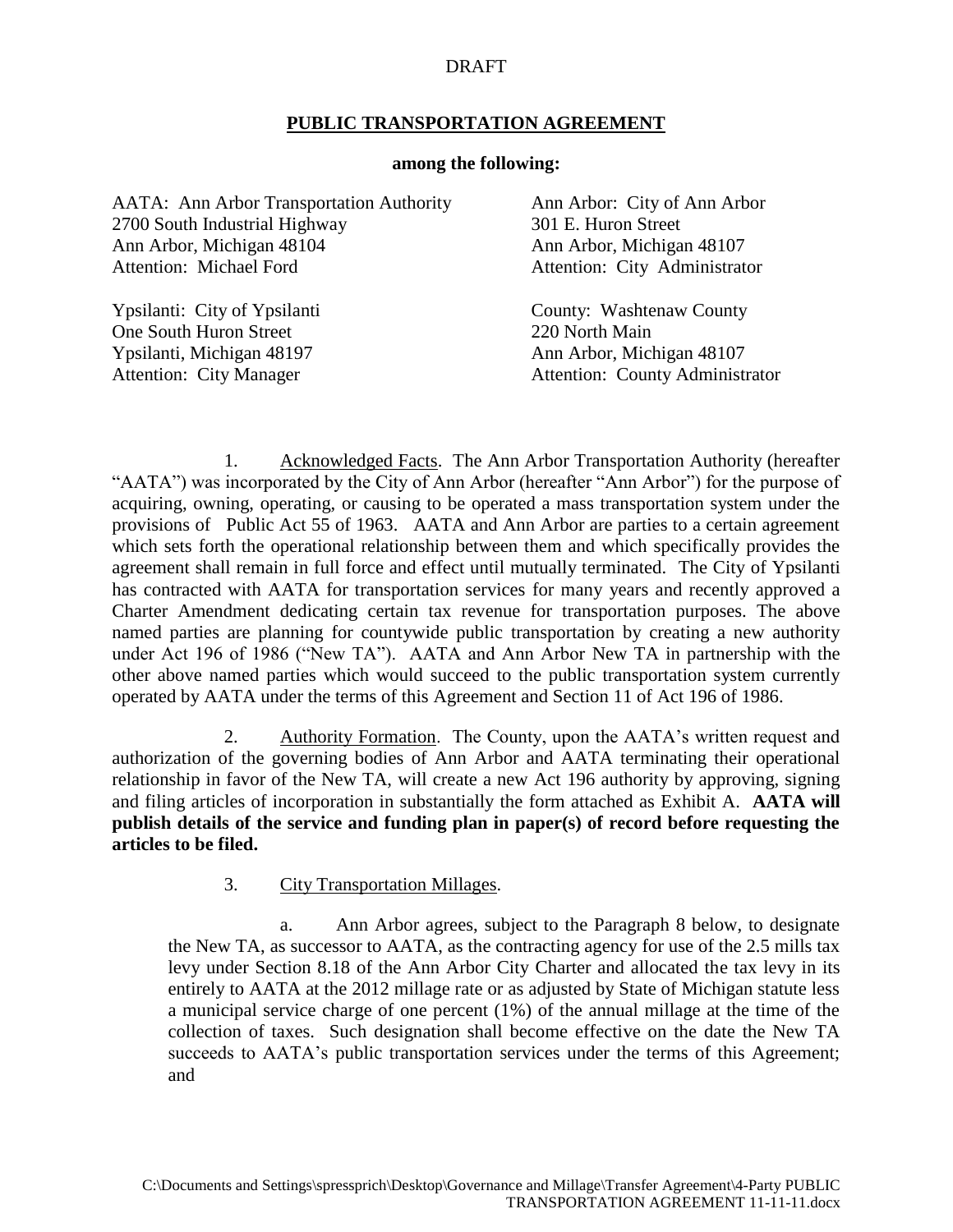b. Ypsilanti agrees, subject to Paragraph 8 below, to transfer its full respective transportation millages, less a municipal service charge of one percent (1%) at the 2012 millage rate or as adjusted by State of Michigan statute to the New TA effective when the New TA succeeds to AATA's public transportation services.

4. Transfer of Assets. AATA will transfer to New TA at closing all assets then owned by AATA, including, without limitation, all rights to the names "Ann Arbor Transportation Authority". New TA will accept the transfer of those assets subject to all obligations and liabilities regarding those assets existing at the time of the transfer.

5. Assumption of Liabilities. New TA will assume at closing all liabilities of AATA existing at the time of closing.

6. Indemnification. The New TA shall indemnify and hold Washtenaw County, the Cities of Ann Arbor and Ypsilanti, their elected officials, employees, agents and volunteers harmless from and against all actions, liabilities, demands, costs and expenses, including court costs and attorney fees, which may arise due to the New TA's negligent, grossly negligent and /or intentional acts or omissions under this Agreement and/or once the New TA is operational. This provision shall survive termination or expiration of this Agreement.

7. Full Faith and Credit. The parties agree that Washtenaw County shall not be required, by virtue of its action in creating the New TA, to provide its full faith and credit for any project undertaken by the New TA. The parties further agree that the Cities of Ann Arbor and Ypsilanti shall not be required to, and does not pledge its full faith and credit for any project undertaken by the New TA.

8. Contingencies to Closing. The closing of the transfer of assets and assumption of liabilities is contingent upon all of the following occurring on terms acceptable to all parties:

a. The creation of New TA by Washtenaw County.

b. AATA and New TA obtaining all necessary approvals for the transfer of assets and assumption of obligations and liabilities, including approvals that may be required from federal and state agencies who provided funding for those assets  $=$ and consents from parties to contracts with AATA.

c. AATA taking such necessary actions by its governing body to terminate its operational agreement with Ann Arbor effective at closing.

d. In exchange for the mayor's nomination with council confirmation, of seven directors of New TA's board, and annual submission to Ann Arbor of the AATA's proposed budget and yearly audit and the New TA's agreement to apprise Ann Arbor City Council and solicit Council's advice prior to making major long-term policy actions concerning mass transportation services, Ann Arbor's agreement to (i) take such necessary actions by its governing body to terminate its operational agreement with AATA effective at closing; (ii) take such necessary actions by its governing body to authorize the execution and delivery of this Agreement and all documents and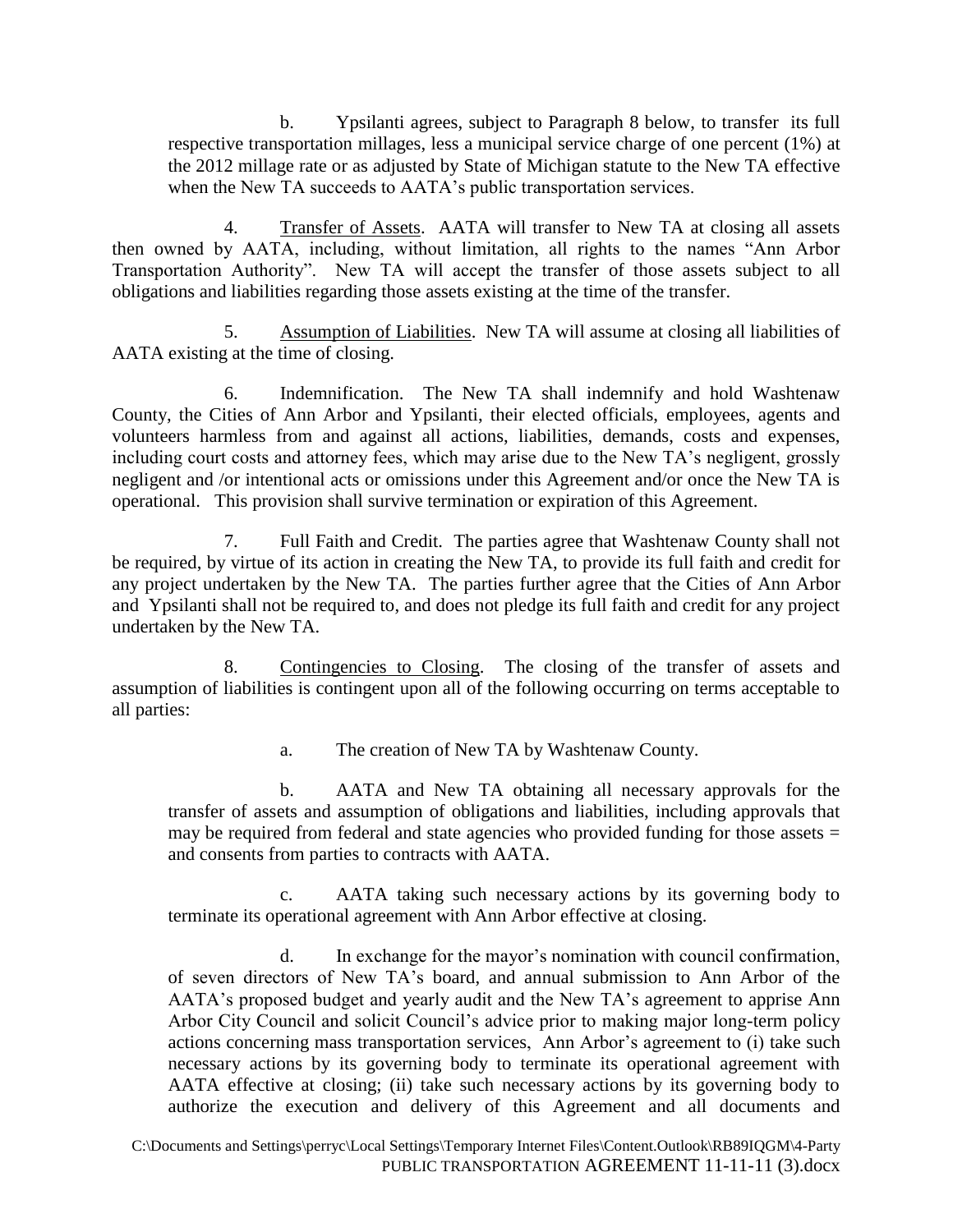instruments contemplated by this Agreement, and the performance by Ann Arbor of the obligations to be performed by it hereunder; and (iii) designate the New TA, as successor to AATA, as the contracting agency for use of the 2.5 mills tax levy under Section 8.18 of the Ann Arbor City Charter and allocated the tax levy in its entirely to AATA at the 2012 millage rate or as adjusted by State of Michigan statute less a municipal service charge of one percent (1%) of the annual millage at the time of the collection of taxes. upon transfer from an Act 55 to an Act 196 authority.

e. In exchange for the City of Ypsilanti mayor's nomination with council confirmation, of one director of New TA's board, and the new TA agreement to apprise and solicit the Ypsilanti City Council's advice prior to making major long-term policy actions concerning mass transportation, the City of Ypsilanti agrees to pay its charter transportation millage at the 2012 millage rate or as adjusted by State Statute to the New TA upon transfer from an Act 55 to an Act 196 authority.

f. Countywide voter approval before December 31, 2014, of a New TA Act 196 funding source adequate to fund ongoing operations of New TA. Any ballot question submitted to the voters of the City of Ann Arbor and/or the City of Ypsilanti shall clearly identify the new funding as additional to the existing millage.

9. Closing. The transfer of assets and assumption of liabilities will occur at a date, time and place agreed between AATA and New TA, but no later than October 1, 2015, given the clearance of all contingencies.

10. Public Transportation Services and Cooperation Before Closing. Before the closing, AATA retains full authority and control over the conduct of its business. AATA will reimburse New TA for reasonable business expenses incurred by New TA before closing, including expenses relating to New TA's formation and preparation to close this transaction.

11. Termination of Agreement. This agreement will terminate automatically if the closing does not occur before December 31, 2015. The Washtenaw County Board will also be allowed to dissolve the New TA if there is no Countywide voter approved funding passed before December 31, 2014. However, no such dissolution shall be effective unless and until provision for continued transportation services to Ann Arbor and Ypsilanti is in place and operational and satisfaction of all liabilities of the New TA.

12. General Provisions.

a. Notices. Any notice required or permitted under this agreement is deemed given either upon personal delivery or within two business days after mailing by U.S. first-class mail, postage prepaid, to the parties at their respective addresses shown on this agreement's first page.

b. Assignment. No party may assign any of its rights or delegate any of its duties under this agreement without the prior written consent of the other parties.

c. Entire Agreement and Amendment. This agreement contains the entire agreement among the parties with regard to its subject matter, supersedes all